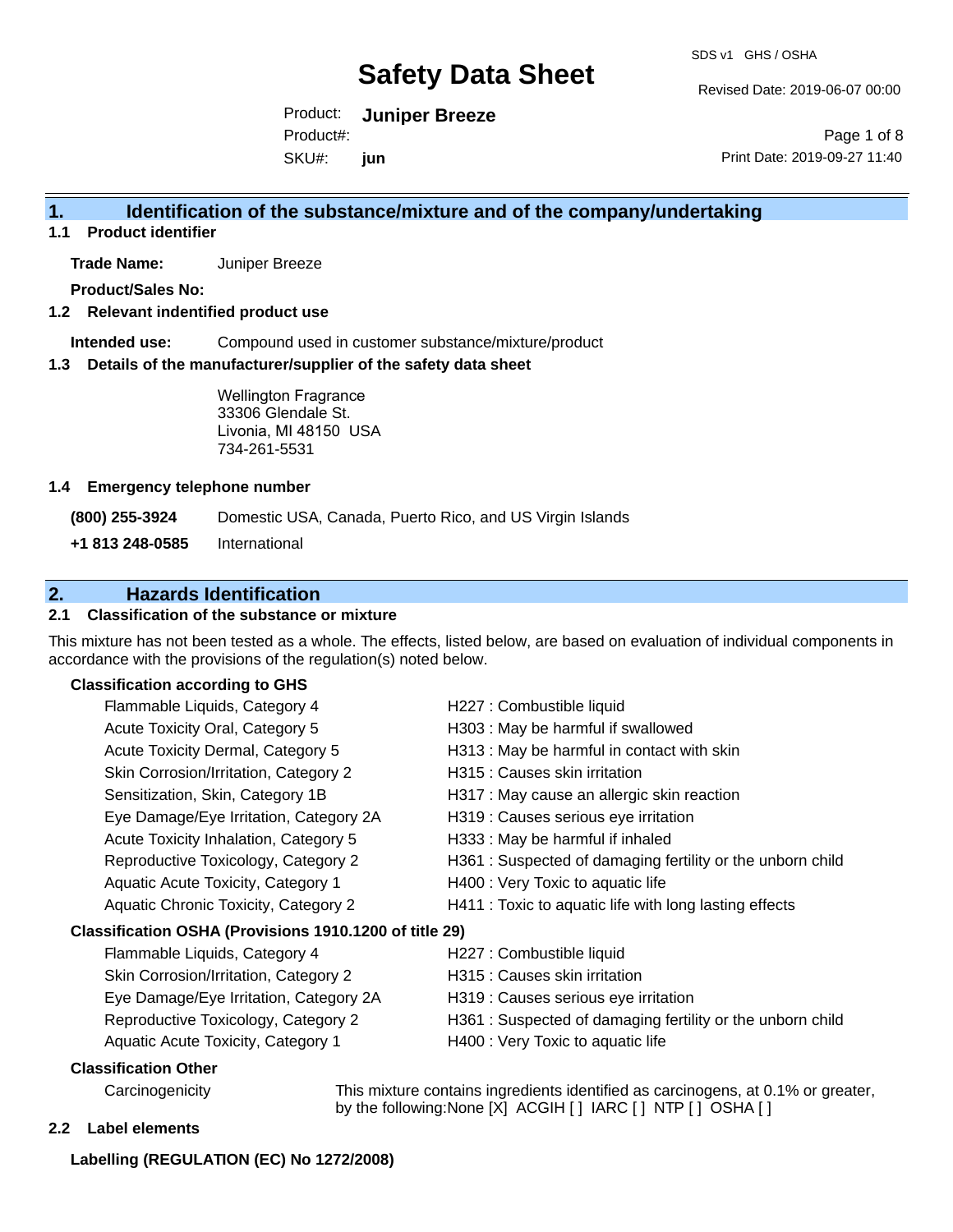#### SDS v1 GHS / OSHA

Revised Date: 2019-06-07 00:00

Product: **Juniper Breeze** SKU#: Product#: **jun**

Page 2 of 8 Print Date: 2019-09-27 11:40

# **Hazard pictograms**





# **Signal Word: Warning**

| <b>Hazard statments</b> |                                                     |
|-------------------------|-----------------------------------------------------|
| H <sub>22</sub> 7       | Combustible liquid                                  |
| H <sub>303</sub>        | May be harmful if swallowed                         |
| H313                    | May be harmful in contact with skin                 |
| H315                    | Causes skin irritation                              |
| H317                    | May cause an allergic skin reaction                 |
| H <sub>319</sub>        | Causes serious eye irritation                       |
| H333                    | May be harmful if inhaled                           |
| H <sub>361</sub>        | Suspected of damaging fertility or the unborn child |
| H400                    | Very Toxic to aquatic life                          |
| H411                    | Toxic to aquatic life with long lasting effects     |

# **Precautionary Statements**

# **Prevention:**

| FICVEIIUUII.         |                                                                                                                                       |
|----------------------|---------------------------------------------------------------------------------------------------------------------------------------|
| P <sub>201</sub>     | Obtain special instructions before use                                                                                                |
| P <sub>202</sub>     | Do not handle until all safety precautions have been read and understood                                                              |
| P <sub>235</sub>     | Keep cool                                                                                                                             |
| P <sub>264</sub>     | Wash hands thoroughly after handling                                                                                                  |
| P272                 | Contaminated work clothing should not be allowed out of the workplace                                                                 |
| P273                 | Avoid release to the environment                                                                                                      |
| P <sub>281</sub>     | Use personal protective equipment as required                                                                                         |
| <b>Response:</b>     |                                                                                                                                       |
| $P302 + P352$        | IF ON SKIN: Wash with soap and water                                                                                                  |
| $P304 + P312$        | IF INHALED: Call a POISON CENTER or doctor/physician if you feel unwell                                                               |
| $P305 + P351 + P338$ | IF IN EYES: Rinse cautiously with water for several minutes Remove contact lenses if<br>present and easy to do. continue rinsing      |
| $P308 + P313$        | IF exposed or concerned: Get medical advice/attention                                                                                 |
| P312                 | Call a POISON CENTER or doctor/physician if you feel unwell                                                                           |
| $P333 + P313$        | If skin irritation or a rash occurs: Get medical advice/attention                                                                     |
| $P337 + P313$        | If eye irritation persists: Get medical advice/attention                                                                              |
| P362                 | Take off contaminated clothing and wash before reuse                                                                                  |
| P363                 | Wash contaminated clothing before reuse                                                                                               |
| P370 + P378          | In case of fire: Use Carbon dioxide (CO2), Dry chemical, or Foam for extinction. Do not use<br>a direct water jet on burning material |
| P391                 | <b>Collect Spillage</b>                                                                                                               |

### **2.3 Other Hazards**

**no data available**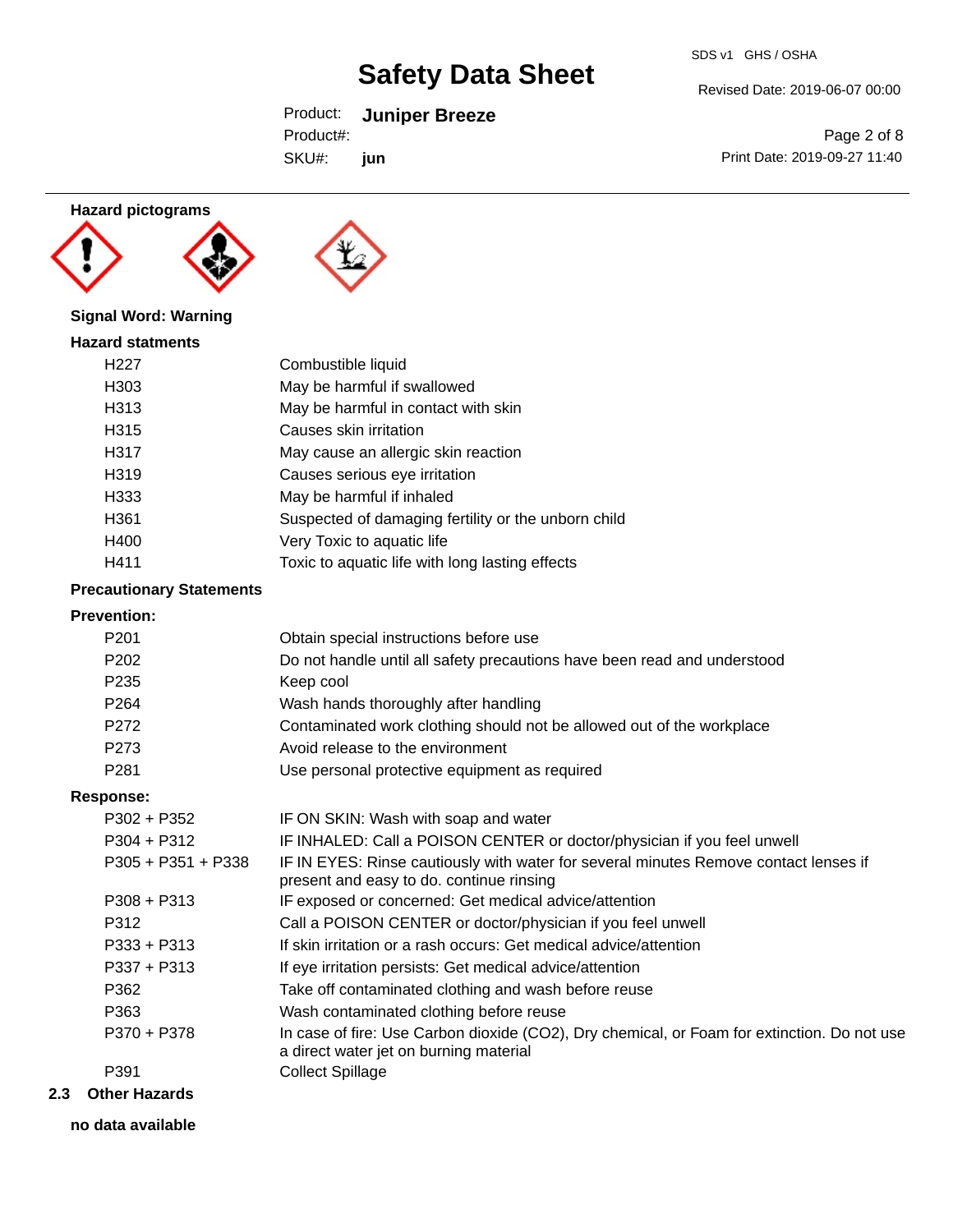Revised Date: 2019-06-07 00:00

Product: **Juniper Breeze** SKU#: Product#: **jun**

Page 3 of 8 Print Date: 2019-09-27 11:40

# **3. Composition/Information on Ingredients**

# **3.1 Mixtures**

This product is a complex mixture of ingredients, which contains among others the following substance(s), presenting a health or environmental hazard within the meaning of the UN Globally Harmonized System of Classification and Labeling of Chemicals (GHS):

| CAS#<br>Ingredient        | EC#                                | Conc.<br>Range | <b>GHS Classification</b>           |
|---------------------------|------------------------------------|----------------|-------------------------------------|
| 120-51-4                  | 204-402-9                          | 20 - 30 %      | H302; H313; H400; H411              |
| <b>Benzyl Benzoate</b>    |                                    |                |                                     |
| 140-11-4                  | 205-399-7                          | $5 - 10%$      | H303; H401; H412                    |
| Benzyl acetate            |                                    |                |                                     |
| 101-86-0                  | 202-983-3                          | $5 - 10%$      | H303; H316; H317; H400; H411        |
| Hexyl cinnamaldehyde      |                                    |                |                                     |
| 80-54-6                   | 201-289-8                          | $2 - 5%$       | H227; H302; H315; H317; H361; H401; |
|                           | <b>Butylphenyl Methylpropional</b> |                | H412                                |
| $88 - 41 - 5$             | 201-828-7                          | $2 - 5%$       | H227; H303; H316; H401; H411        |
|                           | 2-t-Butylcyclohexyl acetate        |                |                                     |
| 128-51-8                  | 204-891-9                          | $2 - 5%$       | H303; H317; H319; H401; H411        |
| Nopyl acetate             |                                    |                |                                     |
| $60 - 12 - 8$             | 200-456-2                          | $2 - 5%$       | H302; H313; H316; H319              |
| phenethyl alcohol         |                                    |                |                                     |
| 2705-87-5                 | 220-292-5                          | $2 - 5%$       | H302; H312; H317; H332; H400; H410  |
|                           | Allyl cyclohexylpropionate         |                |                                     |
| 115-95-7 204-116-4        |                                    | $2 - 5%$       | H227; H315; H317; H320; H402        |
| <b>Linalyl Acetate</b>    |                                    |                |                                     |
| $127 - 51 - 5$            | 204-846-3                          | $2 - 5%$       | H316; H317; H320; H401; H411        |
| a-Isomethyl ionone        |                                    |                |                                     |
| <b>118-58-1</b> 204-262-9 |                                    | $2 - 5%$       | H303; H317; H320; H401; H412        |
| <b>Benzyl Salicylate</b>  |                                    |                |                                     |
| 1222-05-5                 | 214-946-9                          | $2 - 5%$       | H316; H400; H410                    |
|                           | Hexamethylindanopyran              |                |                                     |
| 18479-58-8                | 242-362-4                          | $2 - 5%$       | H227; H303; H315; H319; H402        |
|                           | 2,6-dimethyloct-7-en-2-ol          |                |                                     |
| 10339-55-6                | 233-732-6                          | $1 - 2%$       | H227; H303; H315; H319; H402        |
| <b>Ethyl Linalool</b>     |                                    |                |                                     |
| 54830-99-8                | 259-367-2                          | $1 - 2%$       | H303; H316; H402                    |
|                           | Acetoxydihydrodicyclopentadiene    |                |                                     |
| 5989-27-5                 | 227-813-5                          | $1 - 2%$       | H226; H304; H315; H317; H400; H410  |
| Limonene                  |                                    |                |                                     |
| 106-24-1                  | 203-377-1                          | $1 - 2%$       | H303; H315; H317; H318; H402        |
| Geraniol                  |                                    |                |                                     |
| 122-40-7                  | 204-541-5                          | $1 - 2%$       | H303; H316; H317; H401; H411        |
| Amyl Cinnamal             |                                    |                |                                     |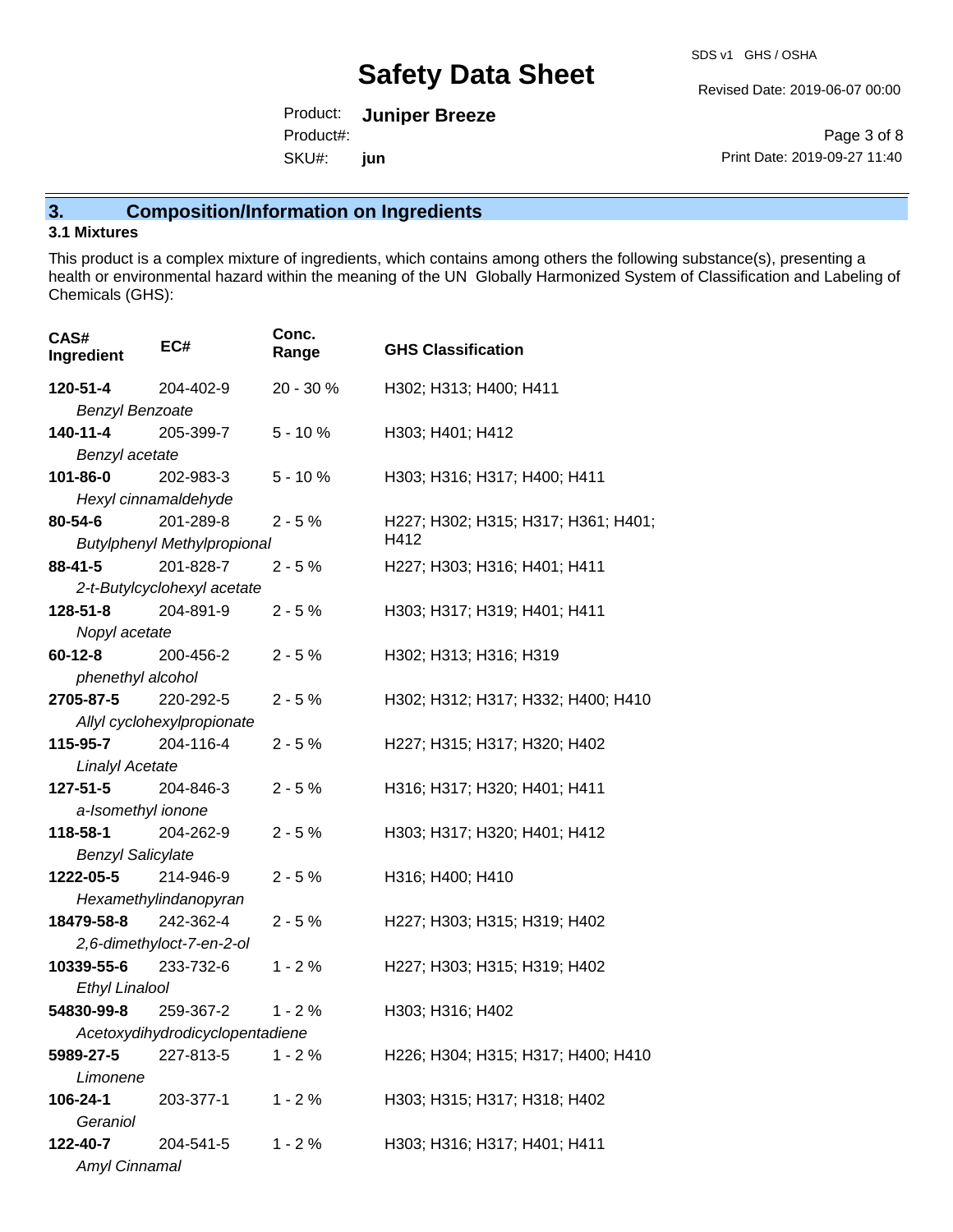#### Revised Date: 2019-06-07 00:00

# Product: **Juniper Breeze**

SKU#: Product#: **jun**

Page 4 of 8 Print Date: 2019-09-27 11:40

| CAS#<br>Ingredient | EC#                                                      | Conc.<br>Range | <b>GHS Classification</b> |
|--------------------|----------------------------------------------------------|----------------|---------------------------|
| 706-14-9           | 211-892-8                                                | $1 - 2\%$      | H316                      |
|                    | gamma-Decalactone                                        |                |                           |
| $105 - 87 - 3$     | 203-341-5                                                | $1 - 2 \%$     | H315; H317; H401; H412    |
| Geranyl Acetate    |                                                          |                |                           |
|                    | See Section 16 for full text of GHS classification codes |                |                           |
|                    |                                                          |                |                           |

See Section 16 for full text of GHS classification codes which where not shown in section 2

Total Hydrocarbon Content (%  $w/w$ ) = 1.52

| $\overline{4}$ .<br><b>First Aid Measures</b>                                     |                                                                                                               |
|-----------------------------------------------------------------------------------|---------------------------------------------------------------------------------------------------------------|
| <b>Description of first aid measures</b><br>4.1                                   |                                                                                                               |
| Inhalation:                                                                       | Remove from exposure site to fresh air and keep at rest.<br>Obtain medical advice.                            |
| <b>Eye Exposure:</b>                                                              | Flush immediately with water for at least 15 minutes.<br>Contact physician if symptoms persist.               |
| <b>Skin Exposure:</b>                                                             | Remove contaminated clothes. Wash thoroughly with water (and soap).<br>Contact physician if symptoms persist. |
| Ingestion:                                                                        | Rinse mouth with water and obtain medical advice.                                                             |
| 4.2 Most important symptoms and effects, both acute and delayed                   |                                                                                                               |
| <b>Symptoms:</b>                                                                  | no data available                                                                                             |
| Risks:                                                                            | Refer to Section 2.2 "Hazard Statements"                                                                      |
| Indication of any immediate medical attention and special treatment needed<br>4.3 |                                                                                                               |
| Treatment:                                                                        | Refer to Section 2.2 "Response"                                                                               |
| 5.<br><b>Fire-Fighting measures</b>                                               |                                                                                                               |
| <b>Extinguishing media</b><br>5.1                                                 |                                                                                                               |
| Suitable:                                                                         | Carbon dioxide (CO2), Dry chemical, Foam                                                                      |
| Unsuitable                                                                        | Do not use a direct water jet on burning material                                                             |
| 5.2 Special hazards arising from the substance or mixture                         |                                                                                                               |
| During fire fighting:                                                             | Water may be ineffective                                                                                      |
| <b>Advice for firefighters</b><br>5.3                                             |                                                                                                               |
| <b>Further information:</b>                                                       | Standard procedure for chemical fires                                                                         |
|                                                                                   |                                                                                                               |

# **6. Accidental Release Measures**

### **6.1 Personal precautions, protective equipment and emergency procedures**

Avoid inhalation and contact with skin and eyes. A self-contained breathing apparatus is recommended in case of a major spill.

#### **6.2 Environmental precautions**

Keep away from drains, soil, and surface and groundwater.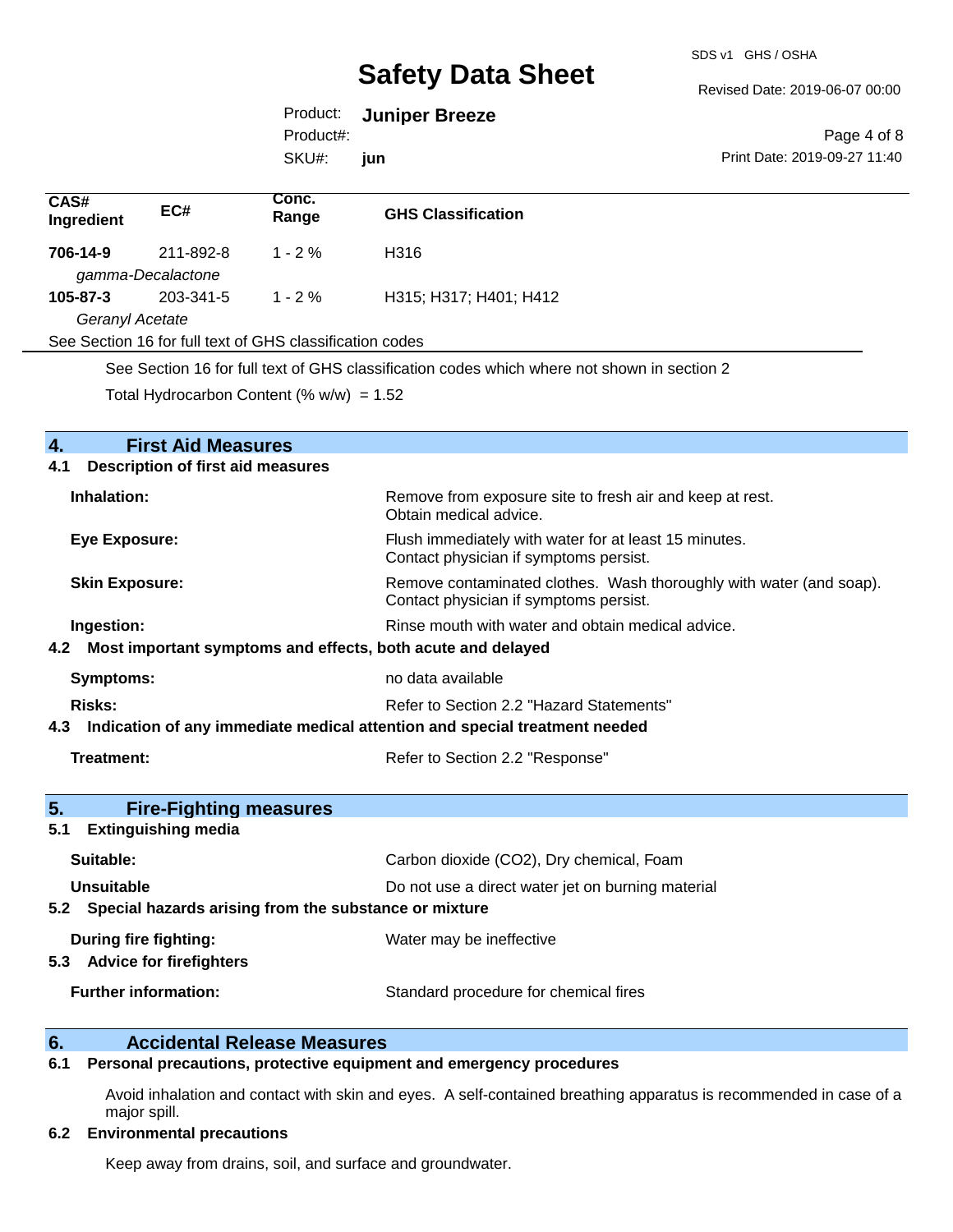Revised Date: 2019-06-07 00:00

Product: **Juniper Breeze** SKU#: Product#: **jun**

Page 5 of 8 Print Date: 2019-09-27 11:40

#### **6.3 Methods and materials for containment and cleaning up**

Clean up spillage promptly. Remove ignition sources. Provide adequate ventilation. Avoid excessive inhalation of vapors. Gross spillages should be contained by use of sand or inert powder and disposed of according to the local regulations.

#### **6.4 Reference to other sections**

Not Applicable

# **7. Handling and Storage**

### **7.1 Precautions for safe handling**

Apply according to good manufacturing and industrial hygiene practices with proper ventilation. Do not drink, eat or smoke while handling. Respect good personal hygiene.

#### **7.2 Conditions for safe storage, including any incompatibilities**

Store in a cool, dry and ventilated area away from heat sources and protected from light in tightly closed original container. Avoid uncoated metal container. Keep air contact to a minimum.

### **7.3 Specific end uses**

No information available

# **8. Exposure Controls/Personal Protection**

#### **8.1 Control parameters**

| <b>Exposure Limits:</b>      |                |                                                       |       |       |             |                                                  |  |
|------------------------------|----------------|-------------------------------------------------------|-------|-------|-------------|--------------------------------------------------|--|
| Component                    |                |                                                       | ACGIH | ACGIH | <b>OSHA</b> | <b>OSHA</b><br>TWA ppm STEL ppm TWA ppm STEL ppm |  |
| 140-11-4                     | Benzyl acetate |                                                       | 10    |       |             |                                                  |  |
| <b>Engineering Controls:</b> |                | Use local exhaust as needed.                          |       |       |             |                                                  |  |
|                              |                | 8.2 Exposure controls - Personal protective equipment |       |       |             |                                                  |  |

# **Eye protection:** Tightly sealed goggles, face shield, or safety glasses with brow guards and side shields, etc. as may be appropriate for the exposure **Respiratory protection:** Avoid excessive inhalation of concentrated vapors. Apply local ventilation where appropriate.

**Skin protection:** Avoid Skin contact. Use chemically resistant gloves as needed.

# **9. Physical and Chemical Properties**

### **9.1 Information on basic physical and chemical properties**

| Appearance:                | Liquid                               |
|----------------------------|--------------------------------------|
| Odor:                      | Conforms to Standard                 |
| Color:                     | Yellow Tint - Greenish Yellow (G1-6) |
| <b>Viscosity:</b>          | Liquid                               |
| <b>Freezing Point:</b>     | Not determined                       |
| <b>Boiling Point:</b>      | Not determined                       |
| <b>Melting Point:</b>      | Not determined                       |
| <b>Flashpoint (CCCFP):</b> | 196 F (91.11 C)                      |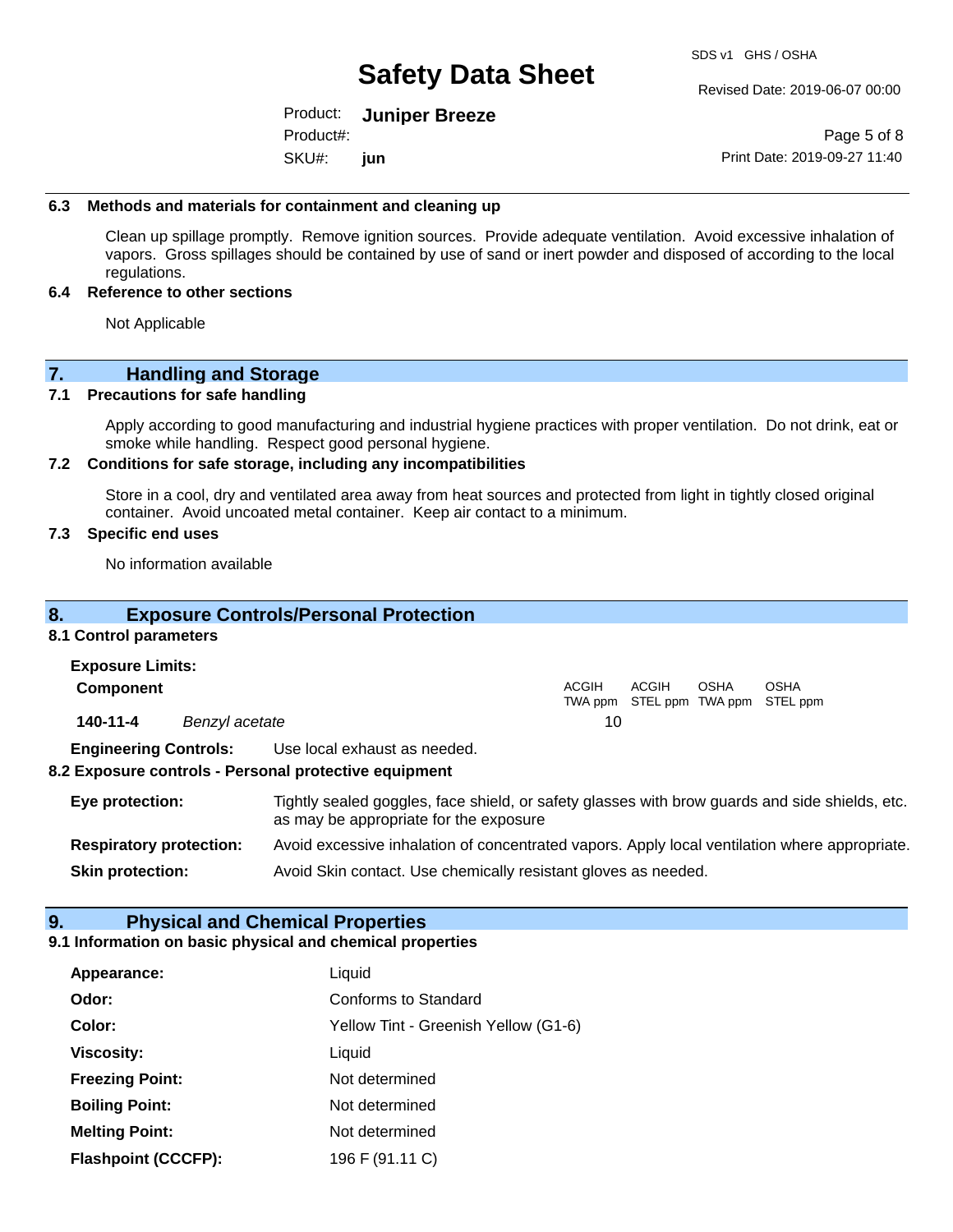Revised Date: 2019-06-07 00:00

| Product:  | <b>Juniper Breeze</b> |
|-----------|-----------------------|
| Product#: |                       |
| SKU#:     | jun                   |

Page 6 of 8 Print Date: 2019-09-27 11:40

| <b>Auto flammability:</b>    | Not determined |
|------------------------------|----------------|
| <b>Explosive Properties:</b> | None Expected  |
| <b>Oxidizing properties:</b> | None Expected  |
| Vapor Pressure (mmHg@20 C):  | 0.0896         |
| %VOC:                        | 0.09           |
| Specific Gravity @ 25 C:     | 0.9870         |
| Density @ 25 C:              | 0.9840         |
| Refractive Index @ 20 C:     | 1.5010         |
| Soluble in:                  | Oil            |

# **10. Stability and Reactivity**

| <b>10.1 Reactivity</b>                  | None                                               |
|-----------------------------------------|----------------------------------------------------|
| <b>10.2 Chemical stability</b>          | Stable                                             |
| 10.3 Possibility of hazardous reactions | None known                                         |
| <b>10.4 Conditions to avoid</b>         | None known                                         |
| 10.5 Incompatible materials             | Strong oxidizing agents, strong acids, and alkalis |
| 10.6 Hazardous decomposition products   | None known                                         |

# **11. Toxicological Information**

# **11.1 Toxicological Effects**

Acute Toxicity Estimates (ATEs) based on the individual Ingredient Toxicity Data utilizing the "Additivity Formula"

| (LD50: 4012.0000) May be harmful in contact with skin<br>Acute toxicity - Dermal - (Rabbit) mg/kg<br>Acute toxicity - Inhalation - (Rat) mg/L/4hr<br>(LD50: 37.8369) May be harmful if inhaled<br><b>Skin corrosion / irritation</b><br>May be harmful if inhaled<br>Serious eye damage / irritation<br>Causes serious eye irritation |
|---------------------------------------------------------------------------------------------------------------------------------------------------------------------------------------------------------------------------------------------------------------------------------------------------------------------------------------|
|                                                                                                                                                                                                                                                                                                                                       |
|                                                                                                                                                                                                                                                                                                                                       |
|                                                                                                                                                                                                                                                                                                                                       |
|                                                                                                                                                                                                                                                                                                                                       |
| Not classified - the classification criteria are not met<br><b>Respiratory sensitization</b>                                                                                                                                                                                                                                          |
| <b>Skin sensitization</b><br>May cause an allergic skin reaction                                                                                                                                                                                                                                                                      |
| Not classified - the classification criteria are not met<br><b>Germ cell mutagenicity</b>                                                                                                                                                                                                                                             |
| Carcinogenicity<br>Not classified - the classification criteria are not met                                                                                                                                                                                                                                                           |
| <b>Reproductive toxicity</b><br>Suspected of damaging fertility or the unborn child                                                                                                                                                                                                                                                   |
| Specific target organ toxicity - single exposure<br>Not classified - the classification criteria are not met                                                                                                                                                                                                                          |
| Specific target organ toxicity - repeated exposure<br>Not classified - the classification criteria are not met                                                                                                                                                                                                                        |
| Not classified - the classification criteria are not met<br><b>Aspiration hazard</b>                                                                                                                                                                                                                                                  |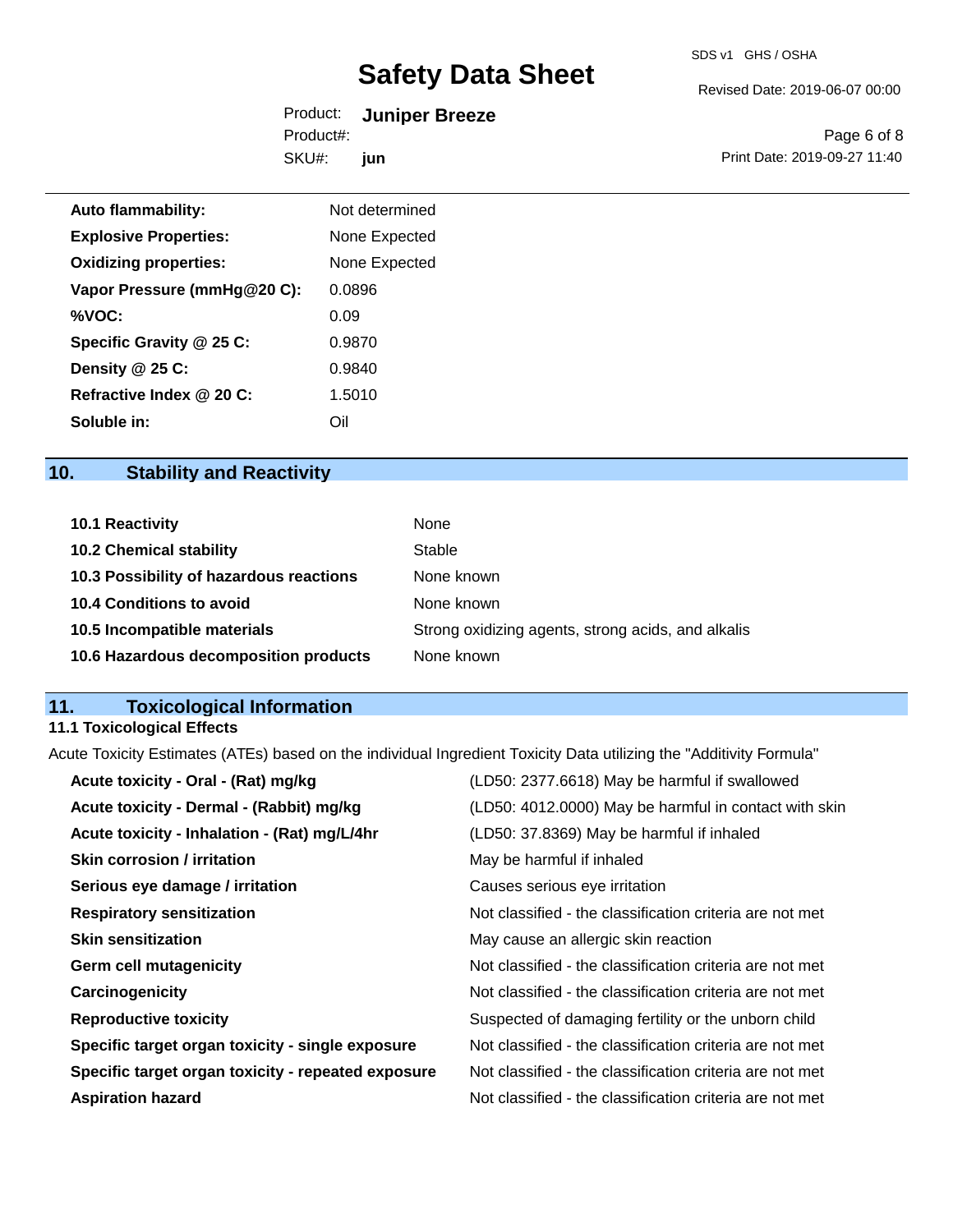SDS v1 GHS / OSHA

Revised Date: 2019-06-07 00:00

Product: **Juniper Breeze** SKU#: Product#: **jun**

Page 7 of 8 Print Date: 2019-09-27 11:40

| 12.<br><b>Ecological Information</b> |                                                 |  |  |
|--------------------------------------|-------------------------------------------------|--|--|
| 12.1 Toxicity                        |                                                 |  |  |
| <b>Acute acquatic toxicity</b>       | Very Toxic to aquatic life                      |  |  |
| <b>Chronic acquatic toxicity</b>     | Toxic to aquatic life with long lasting effects |  |  |
| <b>Toxicity Data on soil</b>         | no data available                               |  |  |
| <b>Toxicity on other organisms</b>   | no data available                               |  |  |
|                                      |                                                 |  |  |
| 12.2 Persistence and degradability   | no data available                               |  |  |
| 12.3 Bioaccumulative potential       | no data available                               |  |  |
| 12.4 Mobility in soil                | no data available                               |  |  |
| 12.5 Other adverse effects           | no data available                               |  |  |
|                                      |                                                 |  |  |

# **13. Disposal Conditions**

#### **13.1 Waste treatment methods**

Do not allow product to reach sewage systems. Dispose of in accordance with all local and national regulations. Send to a licensed waste management company.The product should not be allowed to enter drains, water courses or the soil. Do not contaminate ponds, waterways or ditches with chemical or used container.

# **14. Transport Information**

| <b>Marine Pollutant</b>                                       | Yes. Ingredient of greatest environmental impact:<br>120-51-4 : (20 - 30 %) : Benzyl Benzoate |                                     |                   |                 |               |
|---------------------------------------------------------------|-----------------------------------------------------------------------------------------------|-------------------------------------|-------------------|-----------------|---------------|
| <b>Regulator</b>                                              |                                                                                               | <b>Class</b>                        | <b>Pack Group</b> | <b>Sub Risk</b> | UN-nr.        |
| U.S. DOT (Non-Bulk)                                           |                                                                                               | Not Regulated - Not Dangerous Goods |                   |                 |               |
| <b>Chemicals NOI</b>                                          |                                                                                               |                                     |                   |                 |               |
| <b>ADR/RID (International Road/Rail)</b>                      |                                                                                               |                                     |                   |                 |               |
| <b>Environmentally Hazardous</b><br>Substance, Liquid, n.o.s. |                                                                                               | 9                                   | Ш                 |                 | <b>UN3082</b> |
| <b>IATA (Air Cargo)</b>                                       |                                                                                               |                                     |                   |                 |               |
| <b>Environmentally Hazardous</b><br>Substance, Liquid, n.o.s. |                                                                                               | 9                                   | Ш                 |                 | <b>UN3082</b> |
| <b>IMDG (Sea)</b>                                             |                                                                                               |                                     |                   |                 |               |
| <b>Environmentally Hazardous</b><br>Substance, Liquid, n.o.s. |                                                                                               | 9                                   | Ш                 |                 | <b>UN3082</b> |

| Substance, Liquid, n.o.s.                                                                                         |                                                                                                                 |
|-------------------------------------------------------------------------------------------------------------------|-----------------------------------------------------------------------------------------------------------------|
| 15.<br><b>Regulatory Information</b><br><b>U.S. Federal Regulations</b>                                           |                                                                                                                 |
| <b>TSCA (Toxic Substance Control Act)</b><br>40 CFR(EPCRA, SARA, CERCLA and CAA)<br><b>U.S. State Regulations</b> | All components of the substance/mixture are listed or exempt<br>This product contains NO components of concern. |

**California Proposition 65 Warning This product contains the following components:**